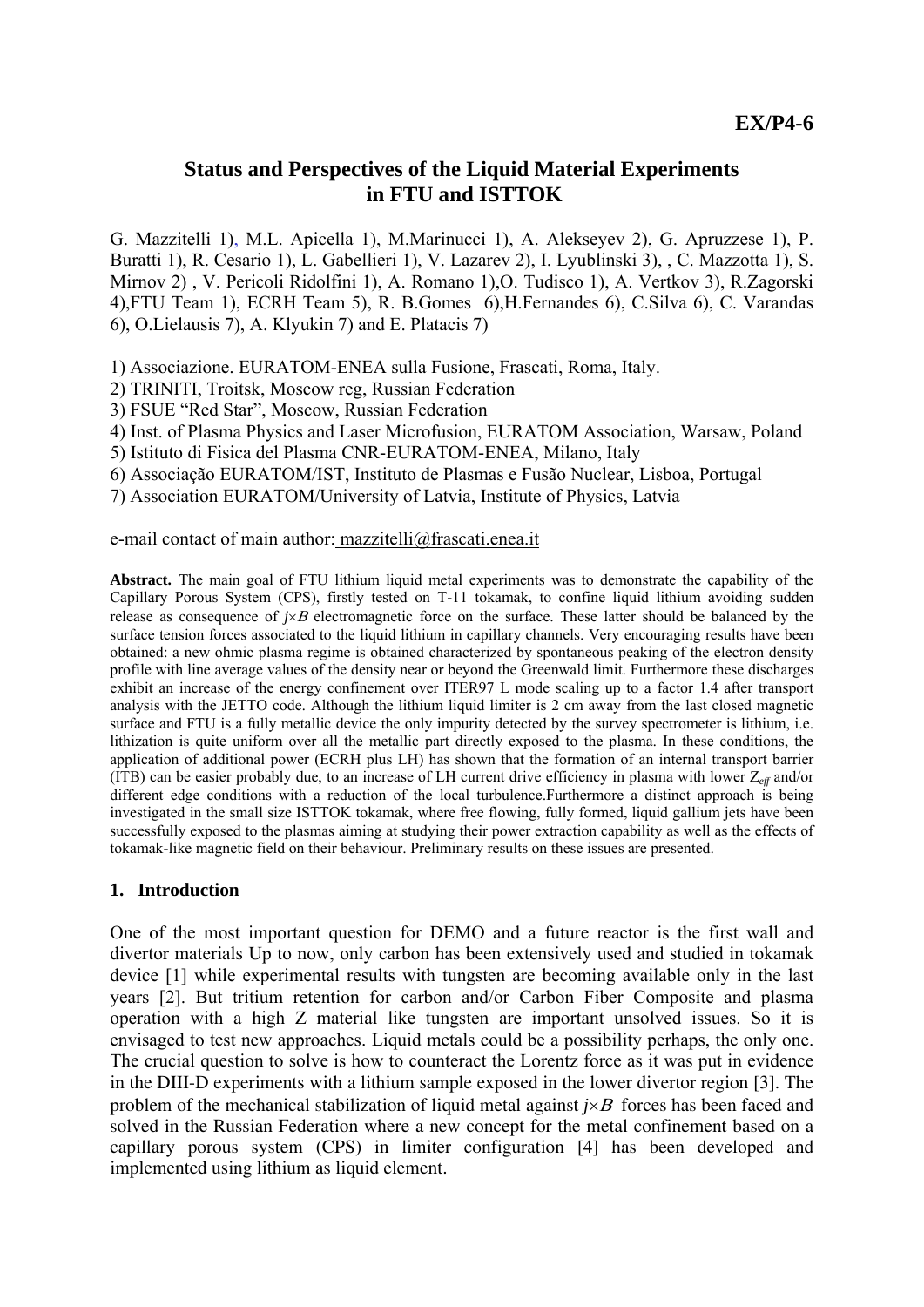The use of free flowing liquid metal surfaces, in fusion devices, would be a key advantage since their use as plasma facing component would provide a highly efficient process to exhaust power from reactor chamber [5]. To explore this capability the interaction of a liquid gallium jet with plasmas is being studied in the small size ISTTOK tokamak. Although lithium presents incomparable benefits over gallium, due to its excellent compatibility with the plasma, its high reactivity with air and higher melting point turns it out to be a much more challenging material to generate liquid metal jets than gallium. Furthermore gallium has better thermodynamic properties (higher boiling point, lower vapour pressure [6]) which represent a significant benefit with regard to the power extraction feature. Studying this question is currently the main issue in the ISTTOK liquid metal experiment.

This paper describes the experimental results obtained on FTU with a liquid lithium limiter (LLL, section 2) and on ISTTOK using a gallium jets (section 3). The perspectives are briefly discussed in the conclusions (section 4).

# **2. FTU results**

The LLL used on FTU employs the same CPS configuration previously tested successfully on T-11M [7]. This structure is realized as a matt from wire meshes of stainless steel 304, with pore radius 15 μm and wire diameter 30 μm that lead liquid Li to the side faced to the plasma from a liquid Li reservoir. The LLL system, composed by three similar units (shown in Fig. 1), is installed on a vertical bottom port of FTU.



*FIG. 1. Photograph of the three units of LLL FIG.2.Line average density vs. time for two* 



 *different chords* 

LLL has been exposed to the plasma in OH discharges at  $B_T=6T$ ,  $I_p=0.5-0.7MA$  and  $\bar{n}_e$  from 0.15 up to  $3.0 \cdot 10^{20}$ m<sup>-3</sup>. New plasma regimes with highly peaked density profiles (peaking factor  $pk_n=n_{e0}/< n_e$ >>2) are spontaneously developed for  $n_e>1.0.10^{20}$  m<sup>-3</sup>. In Fig. 2 the time evolution of two different radial line average electron densities are plotted; although there is a strong increase between 0.4 and 1.2 s of the electron densities at the center, in the periphery the signal is quite constant. Plasma densities near or beyond, the Greenwald density limit are achieved and easily reproduced. The origin of the steeper radial density profiles for many aspects similar to those obtained in pellet fuelled discharges, is probably due to the pumping effect of lithium leading to a particles depletion in the outermost plasma region. This is also confirmed by the higher electron temperatures at the plasma periphery and in the SOL measured by Langmuir probes [8].

A detailed transport analysis as well as a study of the confinement properties of the new scenario has been performed and the results obtained are discussed here, focusing in particular on the comparison of analogous studies performed on the bulk of ohmic "pre-Lithium" FTU discharges [9].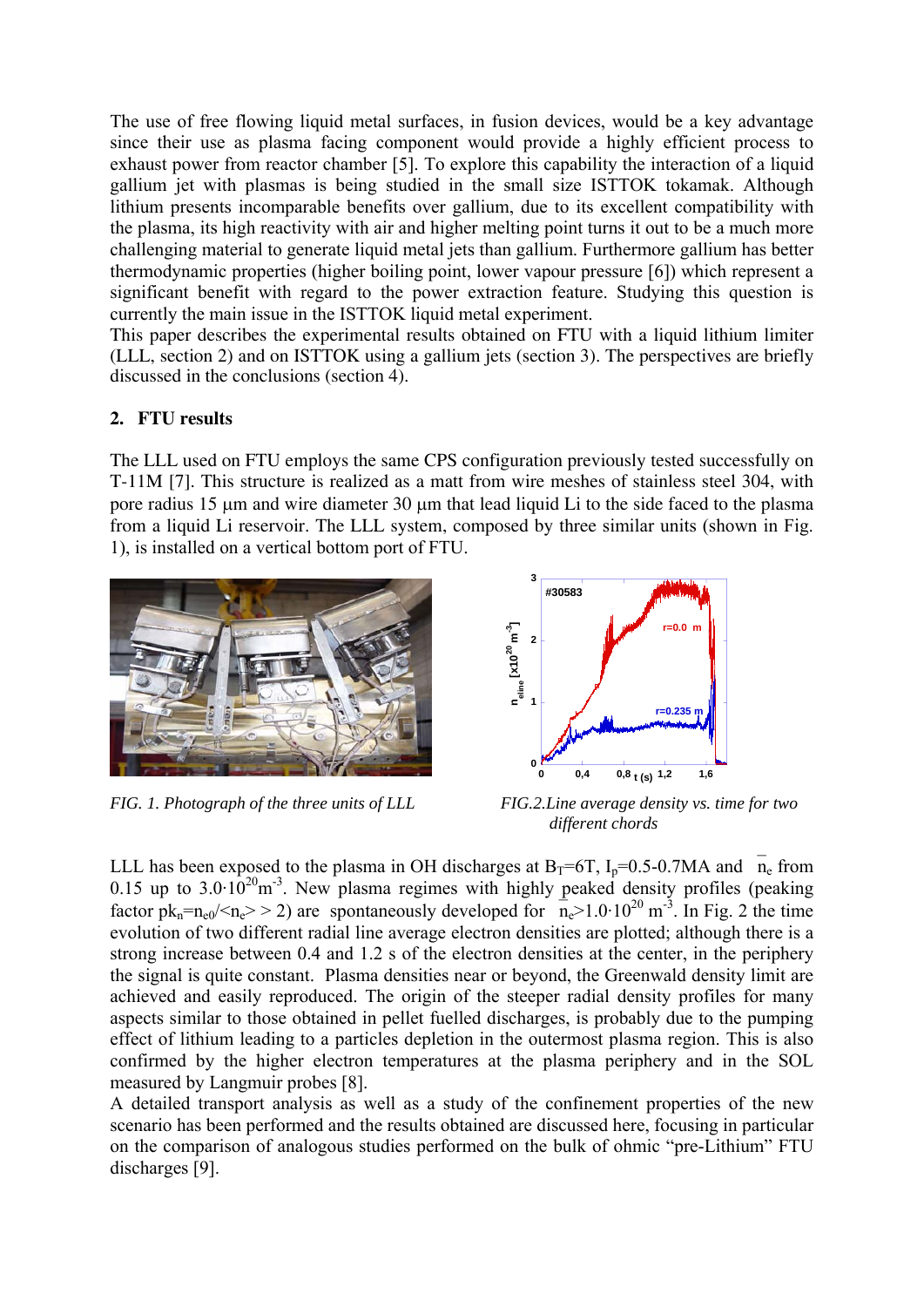The transport analysis has been performed by using the JETTO code [10], taking as input the *Zeff* evolution from visible bremsstrahlung signals and the electron temperature and density profiles as they result respectively from Thomson scattering and  $CO<sub>2</sub>$  interferometer diagnostics, whereas the ion temperature profile is derived predictively by assuming a neoclassical transport model with an "anomalous" multiplicative coefficient calibrated on the constraint of matching the experimental neutron rate. The radiation power density profile has been deduced from the bolometry taking into account the data obtained on the impurities concentrations (consisting for the great majority of Li and a very little fraction of O) by the spectroscopy.

In all the analyzed discharges the ion transport results to be fully neoclassical with an anomaly coefficient equal to 1. The study of the time evolution of high and peaked density profile discharges  $(n_{e,lin} = 2.7 \div 2.8 \times 10^{20} \text{ m}^3)$  shows a sharp transition from a low energy confinement regime to a higher one. The transition occurs as soon as the density profile effectively begins to peak, at the threshold value of  $1.75 \div 1.8$ . The improved confinement can be observed both in the energy confinement time  $(\tau_E)$  and in the enhancement on the ITER-97 L-mode scaling (*H97*), which pass from about the average value of the typical FTU ohmic regime (*H97*≈0.92) to *H97*≈1.25\*<sup>τ</sup>*ITER97-L*.

In the peaked, high density phase  $\chi_e$  is about a factor 2 lower than in the not-peaked phase and takes the value of  $\sim 0.2$  m<sup>2</sup>/s which is typical of the saturated ohmic confinement (SOC) regime. However, in the peaked phase heat transport keeps being dominated by electron conductivity, whilst the ion conductivity remains very low and quite close to its neoclassical value.

The analysis of the entire available database of lithized discharges (with  $n_e$  ranging from 0.6 to 2.8  $\times$  10<sup>20</sup> m<sup>-3</sup>) confirms the existence of the threshold in the peaking factor at which appears the improved confinement regime described above. The presence of a second regime of better confinement, up to a factor 1.4 above *τ<sub>ITER97*</sub>, come out clearly as a general behaviour of the lithized discharges, at least at  $I_p = 500$  kA. At higher plasma current (700 and 750 KA) few data are available but it is worthwhile to point out that the same peaked density profile above the threshold value are achieved, but more data should be considered in order to tell if an analogous transition to a better confinement regime also occurs at higher currents.

In Fig. 3 a statistical comparison of  $\tau_E$  vs. line average electron density of the "lithized" database discharges with that of the "pre-Lithium" FTU ohmic, both gas-fuelled and pelletfuelled discharges in the SOC phase, is shown.



*FIG. 3. Comparison between lithizated discharges and the ohmic database of FTU*

Following the legend near the figure, lithizated discharges are indicate by the triangles in light blue at Ip=0.5MA and in green at Ip=0.7-0.75 MA while the other symbols for different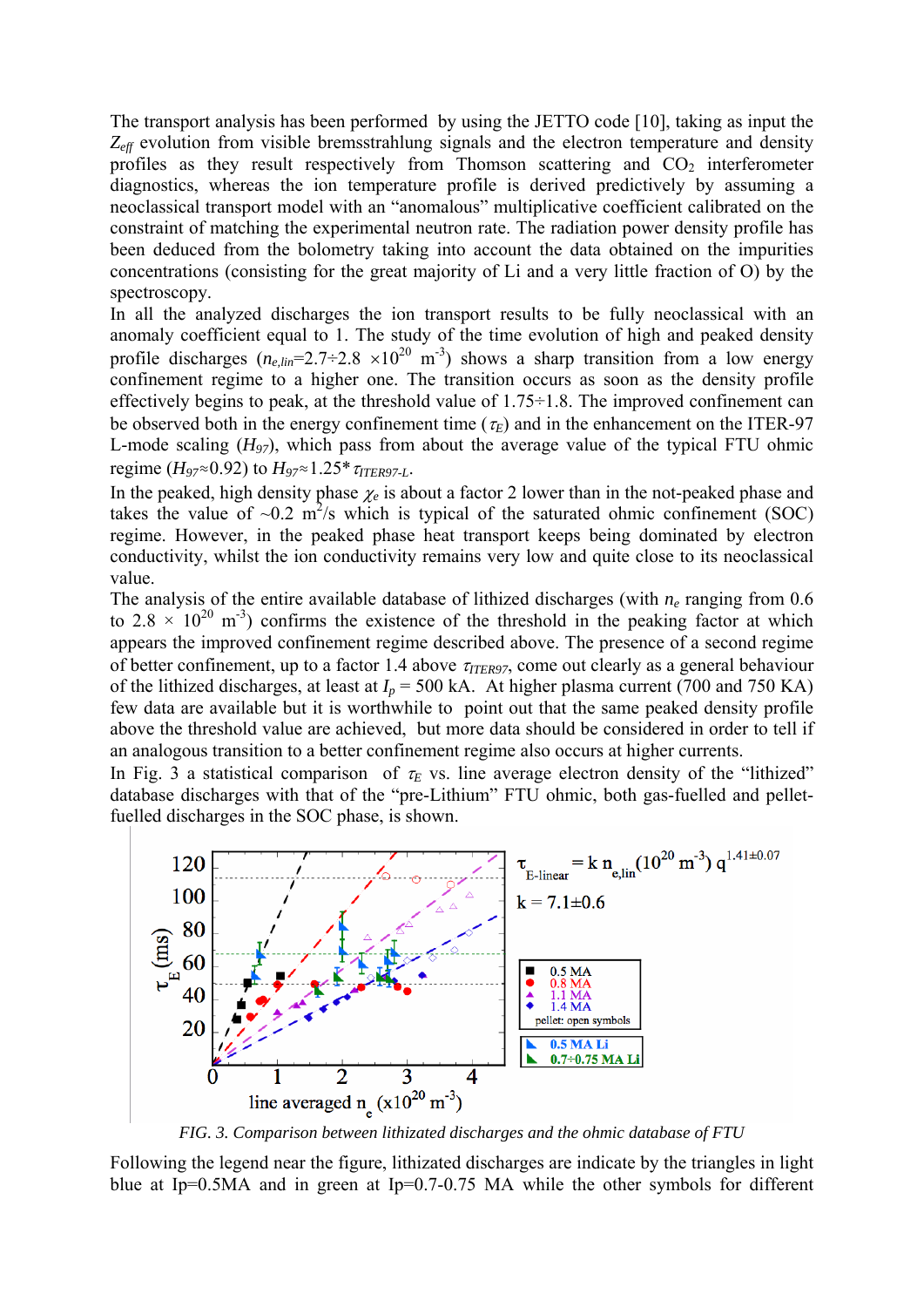plasma current are for the non lithizated discharges and open symbols are referred to pellet experiment. In presence of the LLL a rise of the saturated confinement threshold value from  $\sim$ 45-50 ms to  $\sim$ 65-70 ms is observed (the two horizontal dotted lines in the figure). Exactly as in the case of pellet fuelled discharges, as discussed in [11] and [12], this behavior is accompanied by a sharp increase in the peaking of the density profile and by a full neoclassical ion transport.

Generally, high density plasma discharges are clean, i.e.  $Z_{\text{eff}} \approx 1$ . This is true also for a lithizated machine but, in addition, lithium is the only detectable



*FIG.4. VUV Spectra*

impurity into the plasma in all the plasma operation space. In Fig. 4 the VUV spectra recorded by a survey instruments are shown for two different discharges. The upper spectrum (red line) was taken in a non lithizated discharges and the Mo and O lines are prominent. In the lower spectra (blue line) only lithium line are present.

In these discharges with low  $Z_{\text{eff}}$  and  $n_e$  in the range from 0.5 up to 0.8·10<sup>20</sup> m<sup>-3</sup> (B<sub>T</sub>=5.3T, Ip=0.5MA), LH and ECR heating at total power levels up to 1.5 MW have been injected. Preliminary results indicate that strong internal transport barrier (ITB) can be obtained with lower additional power than for pure metallic or boronized walls. The low Z*eff* value, that increases the LH current drive efficiency, could help the formation of a proper current radial profile, as well as that of the reduced recycling. The relative importance of the two processes is under investigation.



*FIG.5. Electron temperature profile FIG.6. Radial extension and strength of ITB* 

In Fig. 5 the electron temperature profiles for two discharges have been compared with lithized (#30620 blue line) and metallic (#27923 red line) walls characterized by similar main plasma parameters. In both cases additional power has been applied during the plateau of the plasma current. For #30620,  $P_{LH}$ =0.75 MW and  $P_{ECH}$ =0.8 MW starting respectively at 0.5 s and 0.45 s, while for #27923  $P<sub>LH</sub>=1.5$  MW and  $P<sub>ECH</sub>=1.2$  MW respectively starting at 0.5 s and 0.55 s. For #30620, obtained with LLL, a strong ITB with very high central temperature of 8 keV develops to be compared with the lower value of 5 keV reached in the metallic case, in spite of the higher additional power injected. The same profile and central temperature are obtained, in a lithizated discharge injecting half additional power. Although it is short life, the barrier is quite high (Fig. 6), since its strength as given by the normalized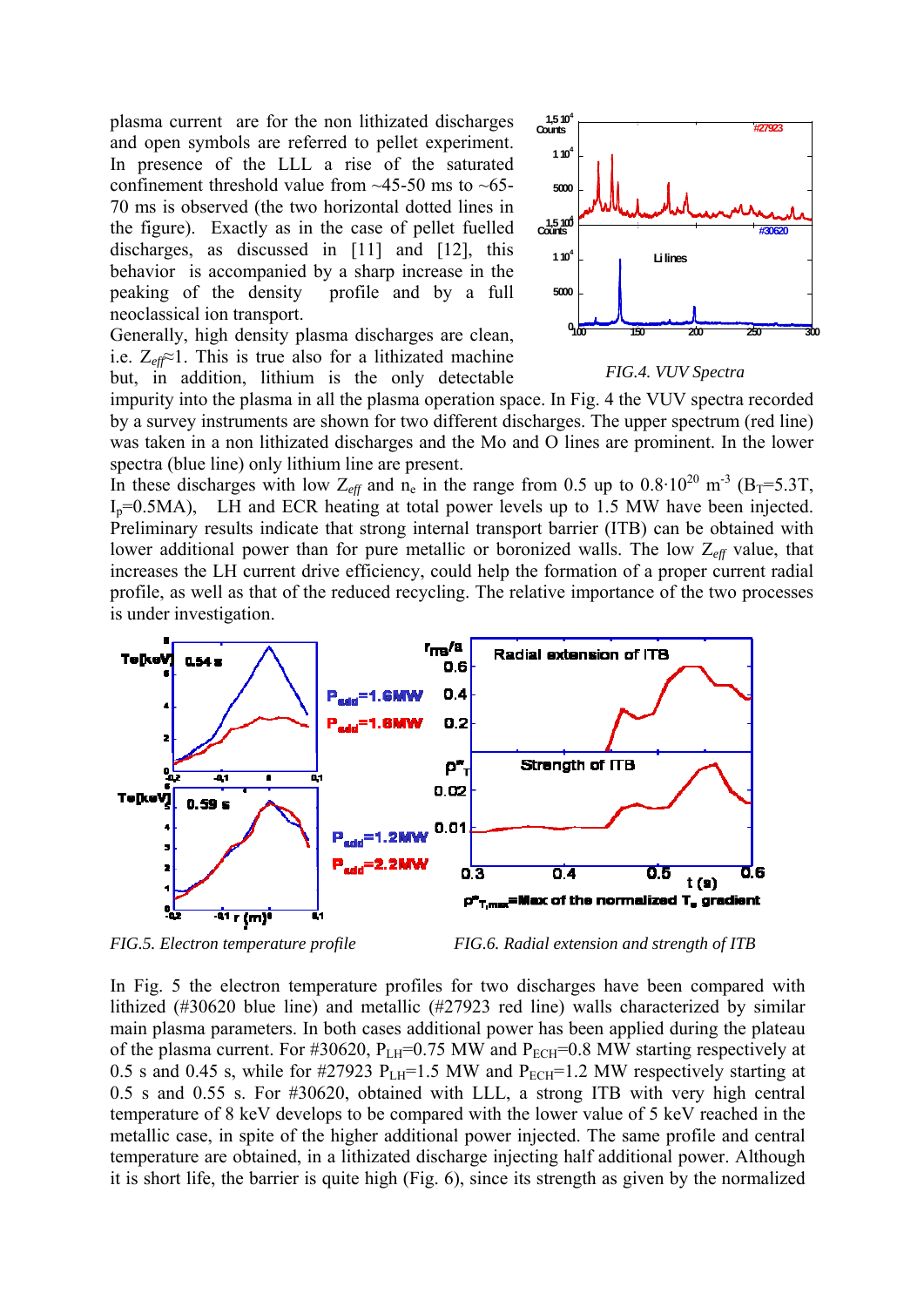temperature gradient,  $p_{T,Max}$  [13] is about 0.026, well above the ITB threshold at 0.014. Its radial width exceeds half the minor radius, similarly to what previously obtained in FTU for the same current and field [13]. In these discharges a large dilution of the plasma with lithium particles up to 50% accounted for by the partial decrease of neutron rate signal, is a consequence of the too low plasma density operations, where higher Li flux is expected into the plasma. The dilution effect has not been observed for medium and high- density discharges by comparing the neutron production of similar shots with different wall conditions.

### **3. ISTTOK Results**

A detailed description of the full liquid metal loop installed on ISTTOK to inject gallium at the plasma edge has been done elsewhere [14]. Fig. 7 shows the implemented setup with details of the experiment in the vicinity of the plasma-jet interaction region. The jets are generated by hydrostatic pressure, have a 2.3 mm diameter and  $2.5$  m/s flow velocity. The liquid metal injector has been built from a ¼" stainless steel pipe reduced to a suitable shaping nozzle and allows the positioning of the jet inside the tokamak chamber, within a 13 mm range  $(59\le r \le 72 \text{ mm})$ . The pressure required to generate a stable, vertical jet is generated by a 1.3 m height liquid metal column. The setup parameters have been chosen to ensure a 13 cm break-up-length (continuous part of the jet, before its spontaneous decomposition into droplets, due to Rayleigh instability). A detailed characterization of the produced jets is presented in [15].

The compatibility of ISTTOK plasmas with gallium jets has been discussed in [14] where it was shown that the liquid metal has a highly localized effect on the plasma characteristics essentially due to the low amount of atoms produced in the interaction. Gallium release from the jet surface can be due both to particle sputtering and evaporation. The jet is heated during its exposure to plasma and this increase in temperature is the main aspect that influences the evaporation rate. The temperature rise in a planar surface submitted to a power flux density q(t) can be written [16]: *FIG.7. Cross-section of the* 

$$
\Delta T(t) = \frac{1}{\sqrt{\pi \rho C_{p} \kappa}} \int_{0}^{t} \frac{q(t - t')}{\sqrt{t'}} dt' \tag{1}
$$



*experimental setup in the vicinity of the plasma-jet interaction region.* ′

where  $C_P$  is the material specific heat,  $\rho$  its density and  $\kappa$  the thermal conductivity. It is possible to obtain the expected temperature increase of the gallium jet surface, while passing through the chamber, provided the heat fluxes along its path are known. These parameters have been measured, in ISTTOK using a copper probe [14]. The heat flux profile shown in Fig. 8 a) was obtained for 9 kW power input ohmic discharges. It is possible to integrate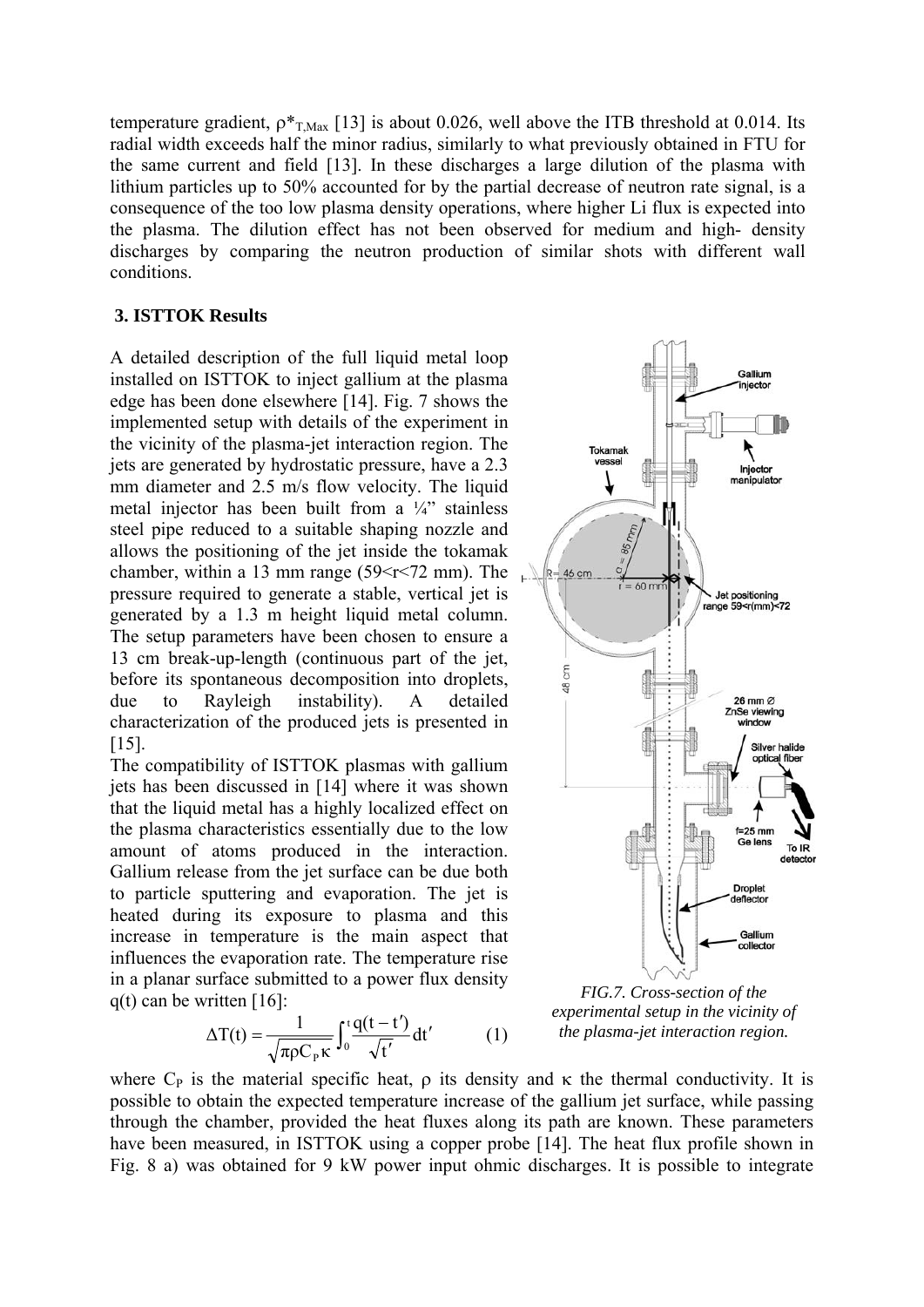equation (1) using the best fit function indicated in this figure and performing the variable transformation:  $r \rightarrow$  $\sqrt{(z^2+0.06^2)} \rightarrow \sqrt{((z_0+v_{jet}t)^2+0.06^2)}$ , where z is a coordinate along the jet,  $z_0$  the position of an element of fluid, at  $t = 0$  s, and it is assumed that the injector is at a r = 60 mm. Since ISTTOK discharge is short duration the effect of the gravity acceleration has a small contribution to the change in the position of a gallium element of fluid present in the chamber and, for simplicity, has been disregarded. The results of these calculations for 16 kW discharges and several flow velocities are presented in Fig. 8 b). It is seen that the maximum expected temperature increase on the jet surface, in ISTTOK experiment, is about 98 ºC. Since at the input the liquid metal is at 75 ºC, the maximum temperature it could reach would be 173 ºC, for which gallium still has a low vapor pressure  $({\sim}10^{-22} \text{ mBar}!)$ . It is also important to stress the behavior



*FIG. 8. a) Measured plasma heat flux profile in a 9 kW ISTTOK discharge and b) calculated temperature increase on the jet's surface, for several flow velocities, in a 16 kW discharge.*

of the jet temperature as the flow velocity changes: as expected there is a clear decrease on the liquid metal surface temperature when velocity increases.

The emission of infrared radiation has been successfully used to measure the temperature of liquid lithium surfaces in FTU tokamak [17]. A HgCdTe infrared sensor, with a 6.7 μm cutoff wavelength, is being used in ISTTOK to monitor the radiation emitted by gallium droplets, after their interaction with the plasma, aiming at studying the power exhaustion capability of such thin jets. Measurements are performed at the viewing window schematically represented on the lower part of Fig. 7. The observation direction is perpendicular to the poloidal plane (in fact perpendicular to the direction represented in Fig. 7). At that distance from the chamber (~48 cm from the equatorial plane) the jet is already in droplet form and has reached thermal equilibrium since heat propagates about 3 mm (> droplet radius) before reaching that viewing chord. As such, the average power extracted by the gallium jet can be deduced from the specific heat definition by:

$$
\overline{q} = \overline{m} C_{PGa} \Delta T \tag{2}
$$

Where  $\bar{q}$  is the average input power,  $\bar{m}$  is the liquid metal mass flow rate and  $\Delta T$  is the temperature rise. A germanium meniscus lens, with broadband antireflection coating, 25.4 mm focal length and 24 mm diameter was used to focus the radiation emitted by gallium droplets on a 1 mm core diameter silver halide optical fiber which transmits the radiation to the cryogenically cooled (78 K) sensor.

Measurements with this device have provided the results shown in Fig. 9. These were



*FIG. 9. Infrared sensor signal with and without plasma.*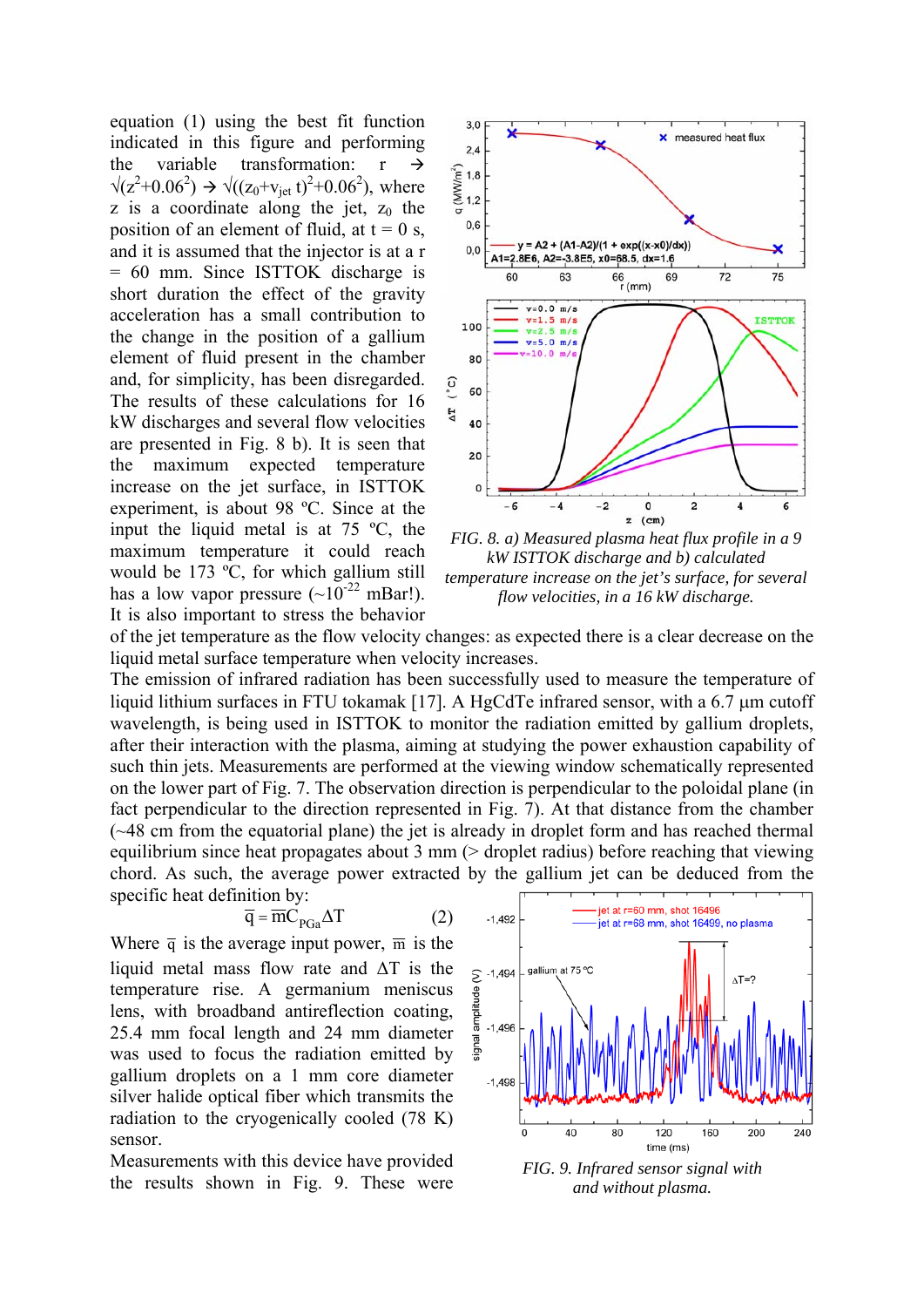obtained, with the collection lens 85 mm away from the droplets position. Each one of the spikes shown in the curves corresponds to single droplets. The blue curve is a reference shot (no gas feed) showing the droplet behavior without plasma. This has been obtained with gallium injector at  $r = 68$  mm. Another important outcome of the measurements, obtained from the analysis of Fig. 9, is that the jet suffers a small (<10 mm) radial displacement due to the influence of the plasma. This is noticed since the droplets are not observed prior to the shot (red curve in Fig. 9, injector at  $r = 60$  mm) and they appear in the collection optics FOV during the discharge time (with the corresponding delay). This shows that there is a small tilt in the injector direction since the jet should be centered at  $r = 60$  mm (it should be stressed that this corresponds to an angular shift less than 0.9º) and within the FOV (Fig.7). Previously acquired movies of the jet inside the chamber, during its interaction with the plasma, have not put this shift in evidence since at this location it is too small to be clearly identified. The observed increase in the signal amplitude, when compared to the shot without plasma, could only be related to an increase in the gallium jet temperature. Unfortunately, at this time, it is not possible to provide a value for this parameter since its measurement requires a calibration of the detector which procedure is under development. But it is worthy to mention that for both curves in Fig. 9 gallium, at the injector output, was at a temperature close to 75 ºC. Unfortunately the sensor response is not linear [17] and this value is not enough to obtain the droplets temperature increase due to the plasma interaction. The low signal amplitude obtained for the data presented in Fig. 9 (a few mV) is connected to two factors: 1) the low voltage output of the infrared sensor was connected directly to the tokamak data acquisition system without being amplified; 2) the sensor response was not the most recommended for the temperature range under consideration.

## **4. Conclusions and Perspectives**

An extended analysis, although far from being exhaustive, has been performed among lithizated discharges, mainly at  $I_p=0.5$  MA. An improved energy confinement behavior of lithizated discharges (up to 1.4 of  $\tau_{TFR97}$ ) has been confirmed on the whole range of plasma density. The analysis indicates that in lithizated discharges the threshold of SOC confinement rises from  $\sim$ 45÷50 ms up  $\sim$ 65÷70 ms. This behavior is accompanied by an increase of the volume density peaking factor above a threshold value of  $\sim$ 1.8 and by a heat transport largely dominated by electron conductivity, with the ion conductivity near to its neoclassical level even at high density. At higher plasma current (700-750 kA) more data are needed to confirm the behavior we have found at  $I_p$ = 500 KA.

A high purity of the plasma increases the efficiency of lower hybrid so that a strong and wide ITB develops into the plasma. The dilution due to the low electron density measured in these discharge should be overcome with a more careful pre-programmed gas fuelling. More data are needed to a better evaluation of the beneficial effects of lithizated discharges in presence of a relevant additional power.

Preliminary results about the power extraction capability of liquid metal jets in the ISTTOK tokamak have been presented while putting in evidence a radial displacement in the jet that has been shown to be due to its interaction with the plasma.

The experimental results obtained on ISTTOK, FTU and other devices like NSTX [18],TJ-II [19], CDX-U [20] and T-11M [7] point out, in a strong and clear evidence, that liquid metals are more than a potential candidate to solve the problem of plasma wall interaction. At least the only, but impressive results obtained when the devices are "lithizated" are sufficient to plan future experiments in divertor device and to test liquid metal in presence of strong heat load ( $\geq$  10 MW/m<sup>2</sup>). On FTU we are designing and projecting a new liquid lithium limiter able to act as main limiter to verify its capability to withstand high thermal load for few second.